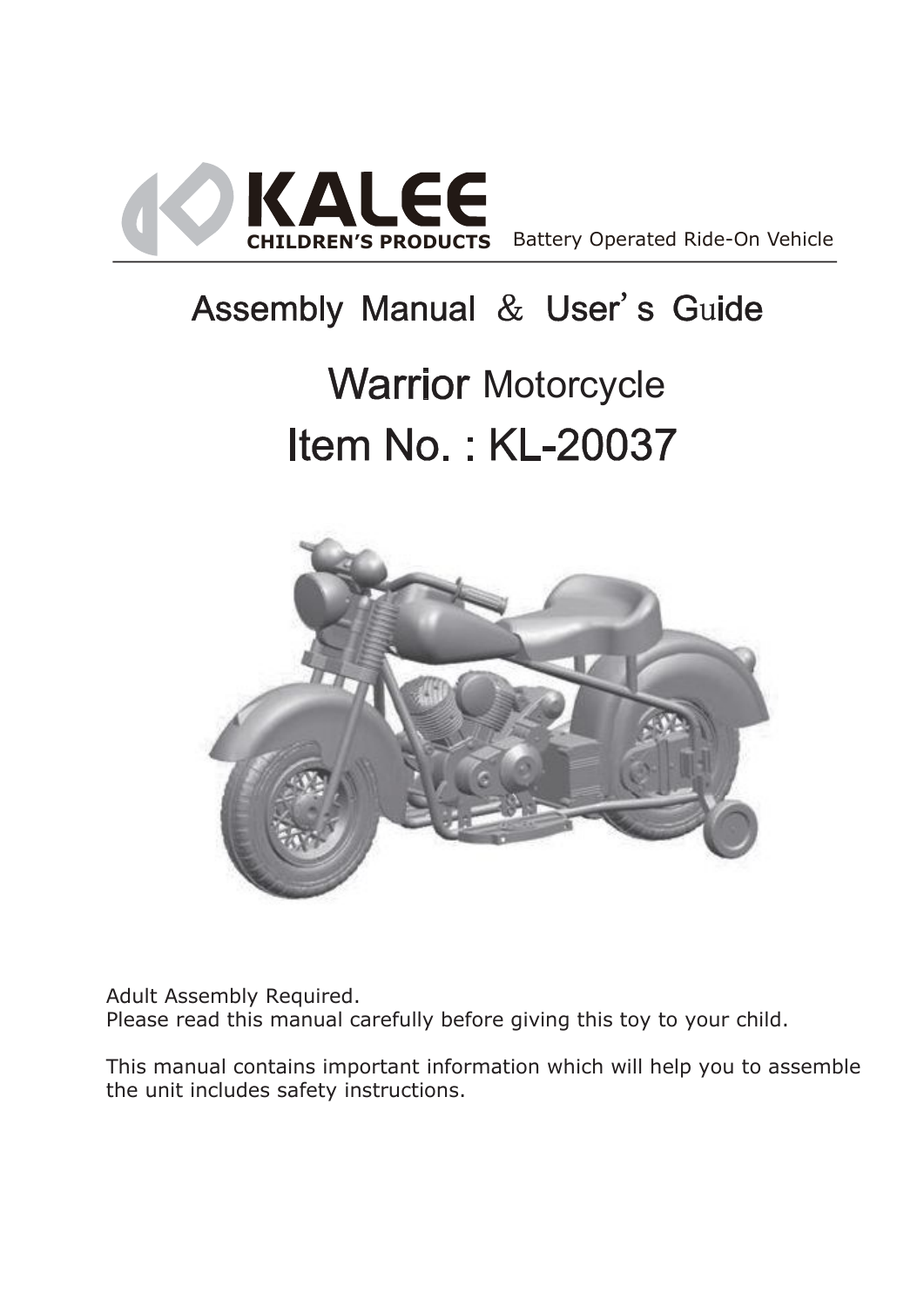#### **Vehicle/Battery Specifications:**

Age: 3-5 Years Vehicle Weight Limit: 55lbs / 25kgs Battery Type: Sealed lead-acid rechargeable, 6 volt 4Ah Charging time: Always charge the battery for 8-10 hours before first use and when recharging is needed. Never charge for more then 20 hours. Power input for Charger: A/C 100-240V 60Hz Power output to battery: DC 7.5 volts, 600 mA Speed: 1.55-1.86mph/2.5/3.0km/h

Manufactured By: Kalee Children's Products Co., Ltd. Wuli Industrial Zone, Jinjiang, Fujian, China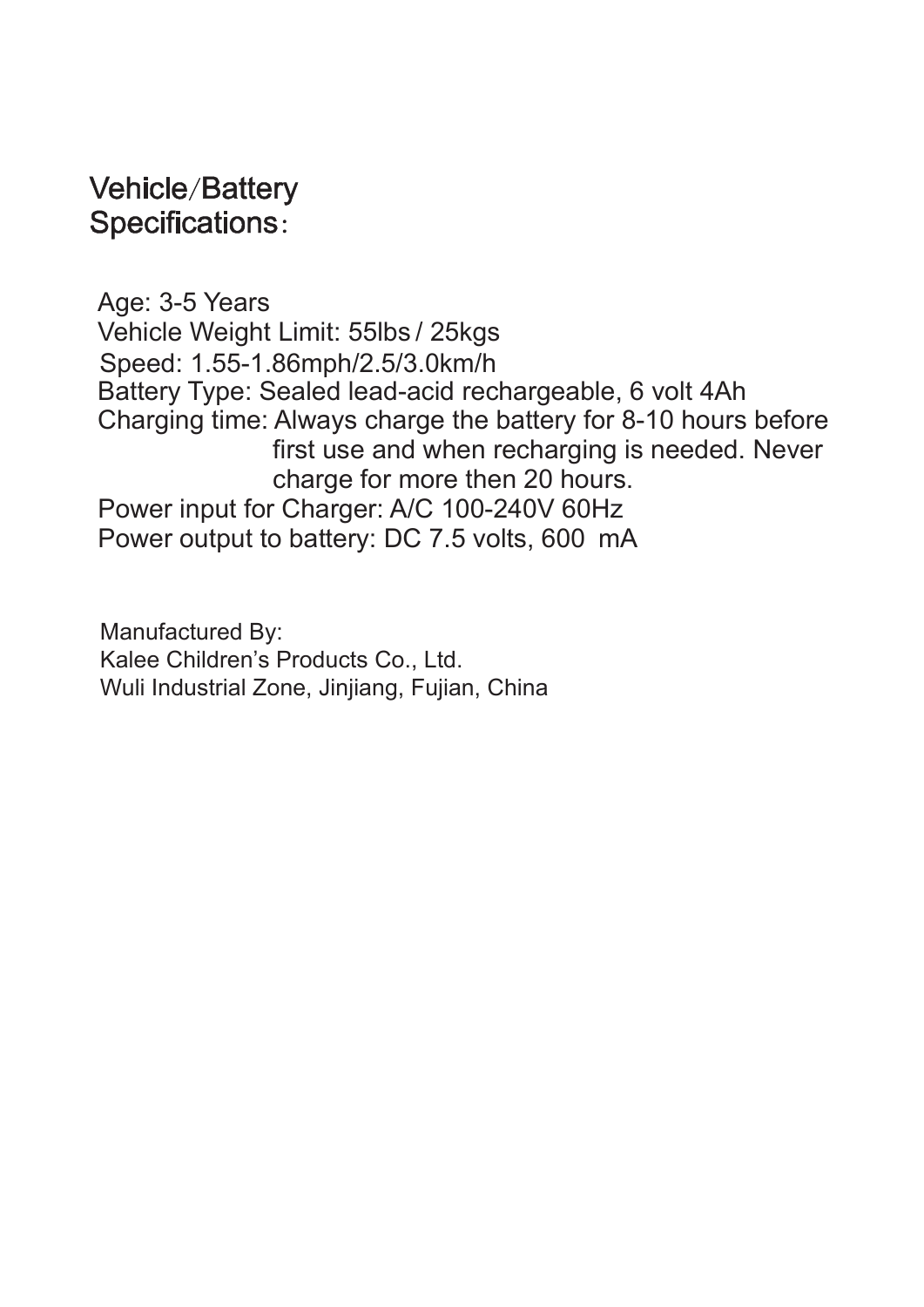## **PARTS LIST:**



1 . Front Fork Assembly



2. 1 Hex Bolt w/ 2 Spacer Rings 1 Hex Nut 2 screws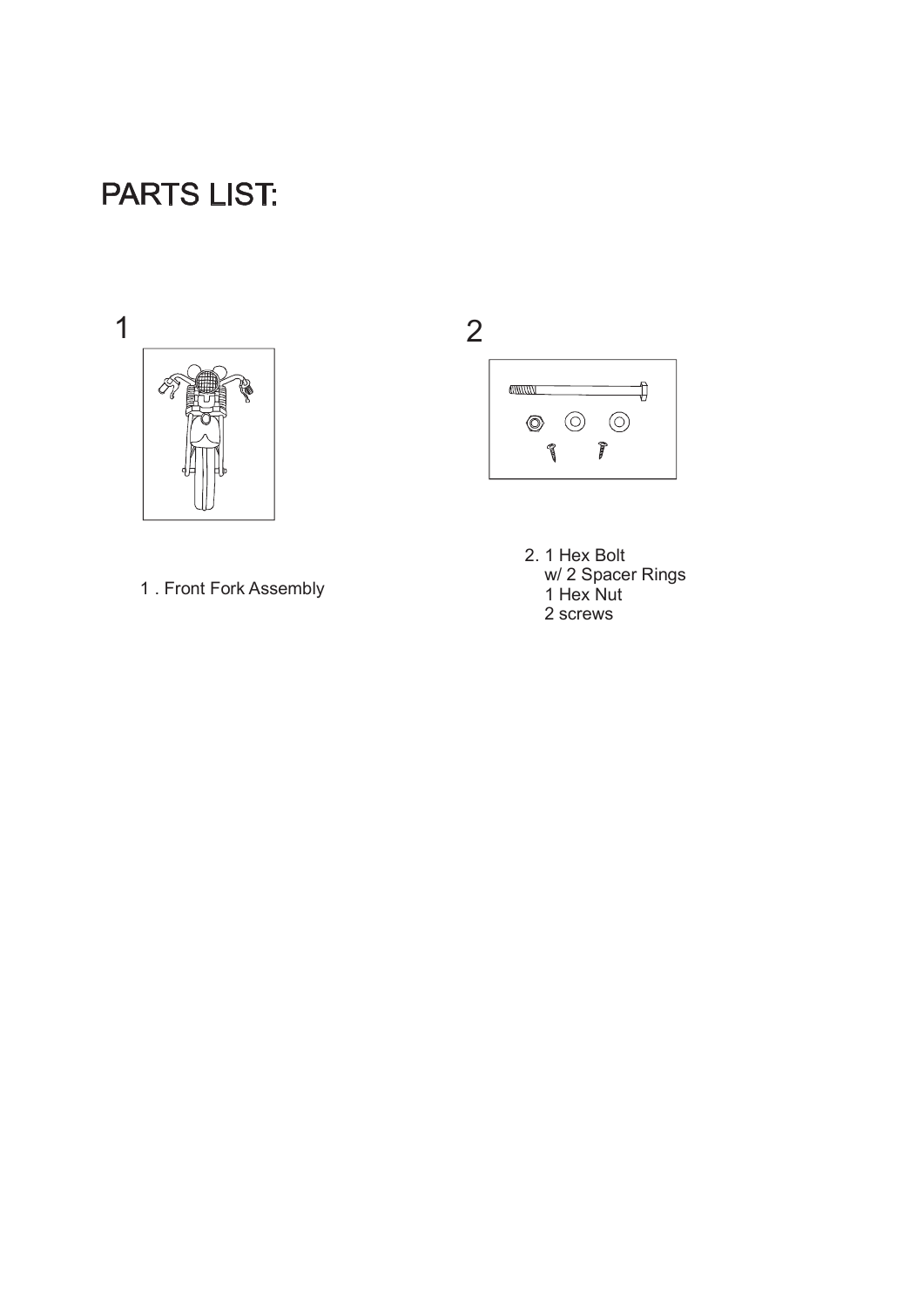## How To Assemble The Vehicle:



1. Insert two screws into the left and right handgrips (fig 1) .



2. Connect the vehicle headlight wire to the corresponding body wire fig 3. Then align the holes in the front fork assembly with the holes in the vehicle body. Place the space rings, one on the top, one on the bottom. Then insert the hex bolt through the aligned holes, as shown in fig 2 and secure with the hex nut.



3. Locate the wires coming from the handlebar assembly and the bike and connect the terminals.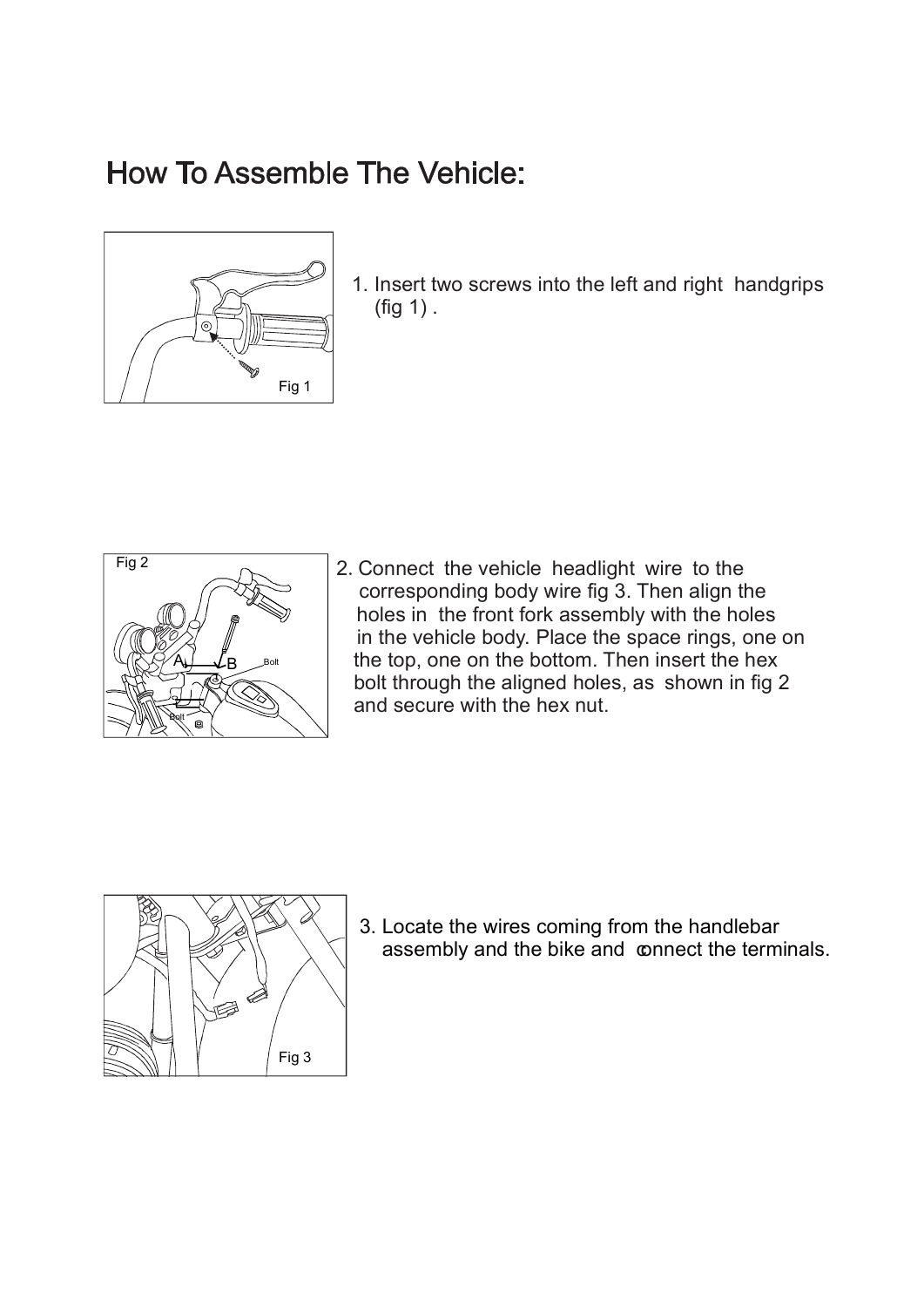# **CHARGING THE BATTERY:**

- 1. Battery is near the rear fender, white plug goes to battery, red plug goes to vehicle. Connect the white plug and red plug to play the vehicle.
- 2. When the battery is out of power, disconnect the white plug and the red plug, and then connect the red plug of the charger and the white plug of the battery, then plug the charger into a household outlet.
- 3. When charging is complete disconnect the charger from the wall outlet then reconnect the red plug of vehicle and the white plug of the battery.



IMPORTANT: To prolong battery life, you must recharge the battery after each use. You must also charge your battery if it has not been used for 30 days or more.

#### OPERATION:

- 1.Press the forward/reverse switch to"F". Then step on the foot pedal, the vehicle will move forward and the headlight will shine. Remove your foot and the vehicle will stor.
- 2. Press the forward/reverse switch to "R". Then step on the foot pedal, the vehicle will move in reverse and taillight will shine. Remove your foot and the vehicle will stop.
- 3. Press the white button on the gas tank to hear the engine sound.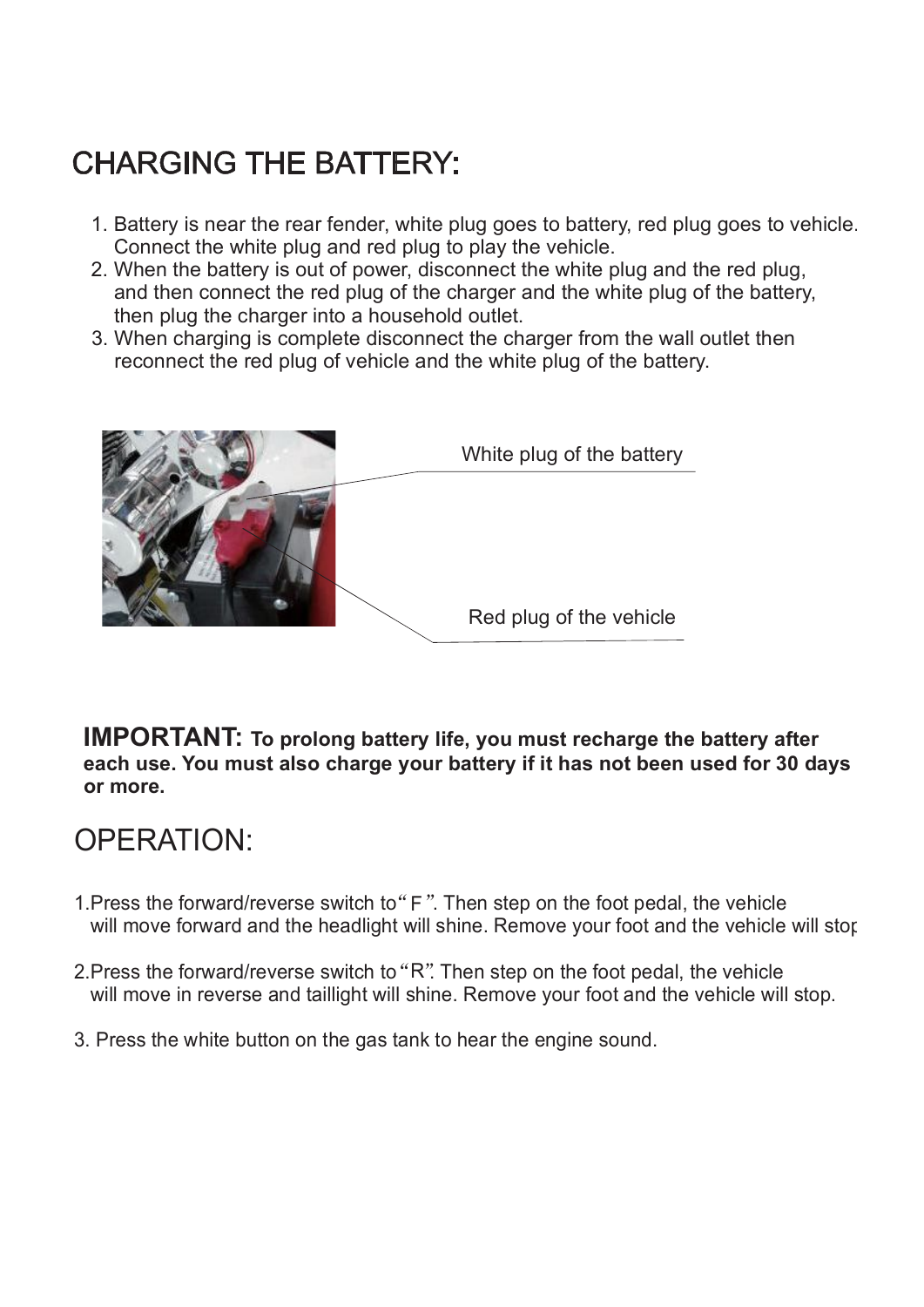## **Battery/Charger Safety and Warnings:**

- The charger is not a toy. The battery should be charged by an adult only. Do not allow children to play with the charger or to recharge the battery.
- Before the first use , you should charge the battery for 8-10 hours. Do not charge the battery for more than 20 hours to avoid overheating the charger.
- It is normal for the adapter to feel warm during charging, if the charger feels very hot, stop charging, unplug the charger and check the battery and adapter.
- When the vehicle begins to run slowly, recharge the battery.
- To lengthen the life of the battery, always charge the battery after each use and at least every 30 days when not in use.
- Use only batteries of the same or equivalent type as recommended by the manufacture.
- Do not connect the bat ery terminals directly together, this will cause the battery to short circuit.
- Charger should be examined regularly for damage to the cord, plug and other parts. If any damage is found, the charger should be repaired or replaced immediately. Do not use a damaged charger.

Only use the charger specified by the manufacturer.  $\overline{\mathbb{A}}$ WARNING-

# Caution:

Your ride on vehicle is equipped with a built-in thermal circuit breaker. The thermal circuit breaker is a self-resetting safety device which automatically frips" and shuts down the operation of the vehicle if it is overloaded or the driving conditions are too severe. Once the circuit breaker has tripped it will automatically reset itself after approximately 10 seconds and allow the rider to resume normal operation.

#### Troubleshooting:

- 1. If vehicle fails to move:
	- a) Make sure the battery wires are connected properly.
	- b) Recharge the battery, if necessary.
	- c) Check the fuse and replace if damaged.
- 2. If vehicle runs slowly:
	- a) Recharge the battery.
- 3. If the battery cannot be recharged:
	- . a) Battery or adaptor may be damaged. Replace if necessary
- 4. If you have any missing or damaged parts or need assembly assistance, please contact our service center directly. Do not return this product to the retailer, they do not stock replacement parts.

Support Website: http://support.bigtoysusa.com/ Support Phone: 715-955-4237